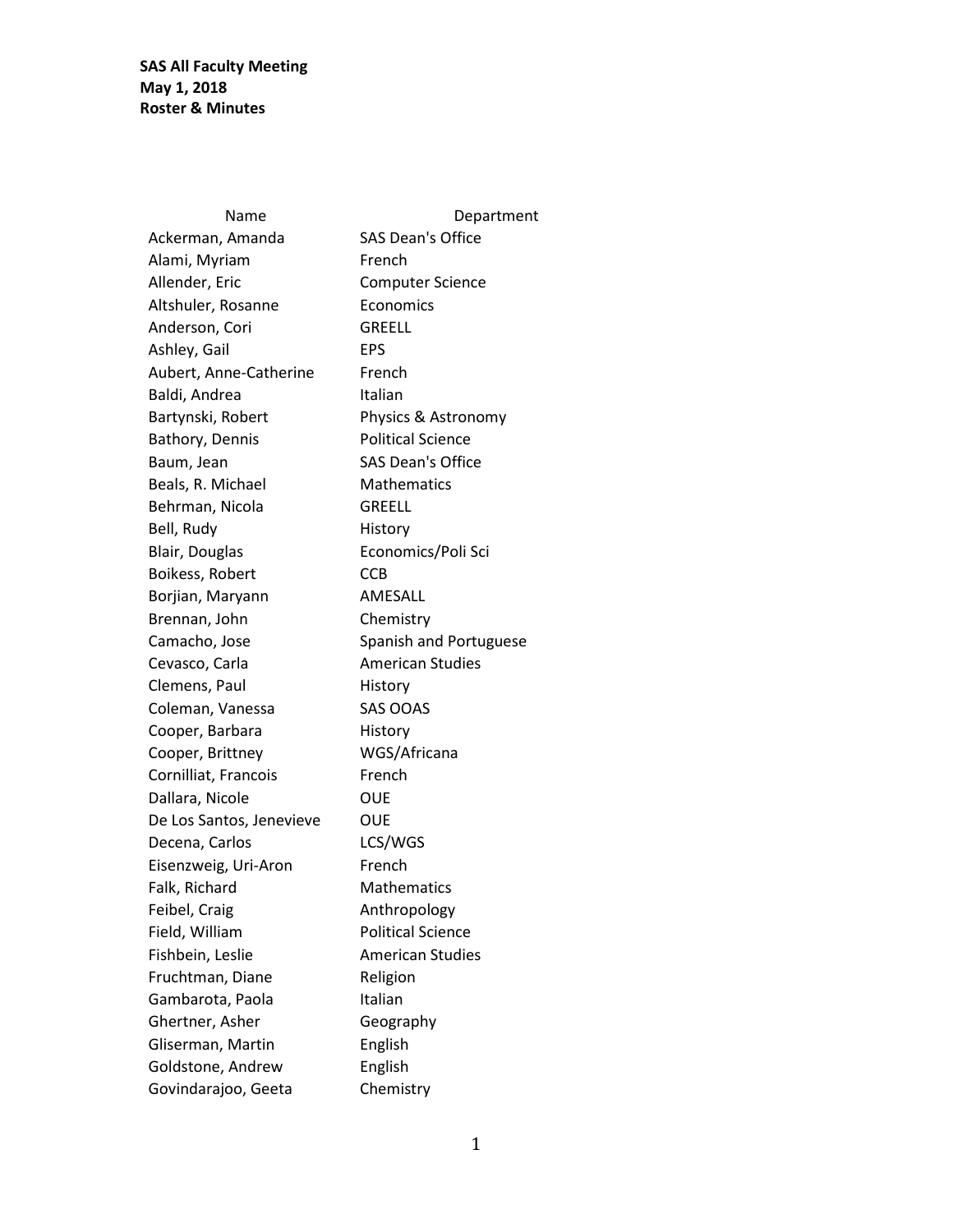Haviland, Martha DLS Hughes, David Anthropology Ianni, Chris **English** Isaac, Allen American Studies Israel, Paul **Edison Papers** Jager, Colin **English** Kim, Suzy ALC Kitzinger, Chloe GREELL Kolbaba, Tia **Religion** Larrun, Renee French Lawrence, Susan Poli Sci/SAS Deans Office/OUE Leichenko, Robin Geography Leustek, Tom Plant Biology (SEBS) Levin, Vadim ERS Mandelbaum, Jenny SC&I Masschaele, Jim SAS Deans Office/History McCrossin, Trip Philosophy McLean, Paul Sociology Miller, Lisa Political Science Moehling, Carolyn Economics/SAS Deans Office/OUE Mountain, Gregory EPS Naqvi, Fatima GREELL Neigeborn, Lenore **Academic Services** Otero-Torres, Damaris Spanish and Portuguese Pairet, Ana French Parker, Andrew French/Comp Lit Phillips, Julie Sociology Piroux, Lorraine French Prusa, Tom Economics Ransome, Ron SAS Dean's Office Rendsberg, Gary Jewish Studies Rennie, Nicholas GREELL Robolin, Stephane English/CAS Scala, Carmela Italian Schalow, Paul **ALC** Schroeder, Richard SAS Deans Office/Geography Schwartz, Marcy Spanish and Portuguese Scott, Kathleen CBN Sharp, Jane **Art History** Shaw, Mary **French** Sidlauskas, Susan **Art History** Siegel, Jonah English Simmons, Richard ALC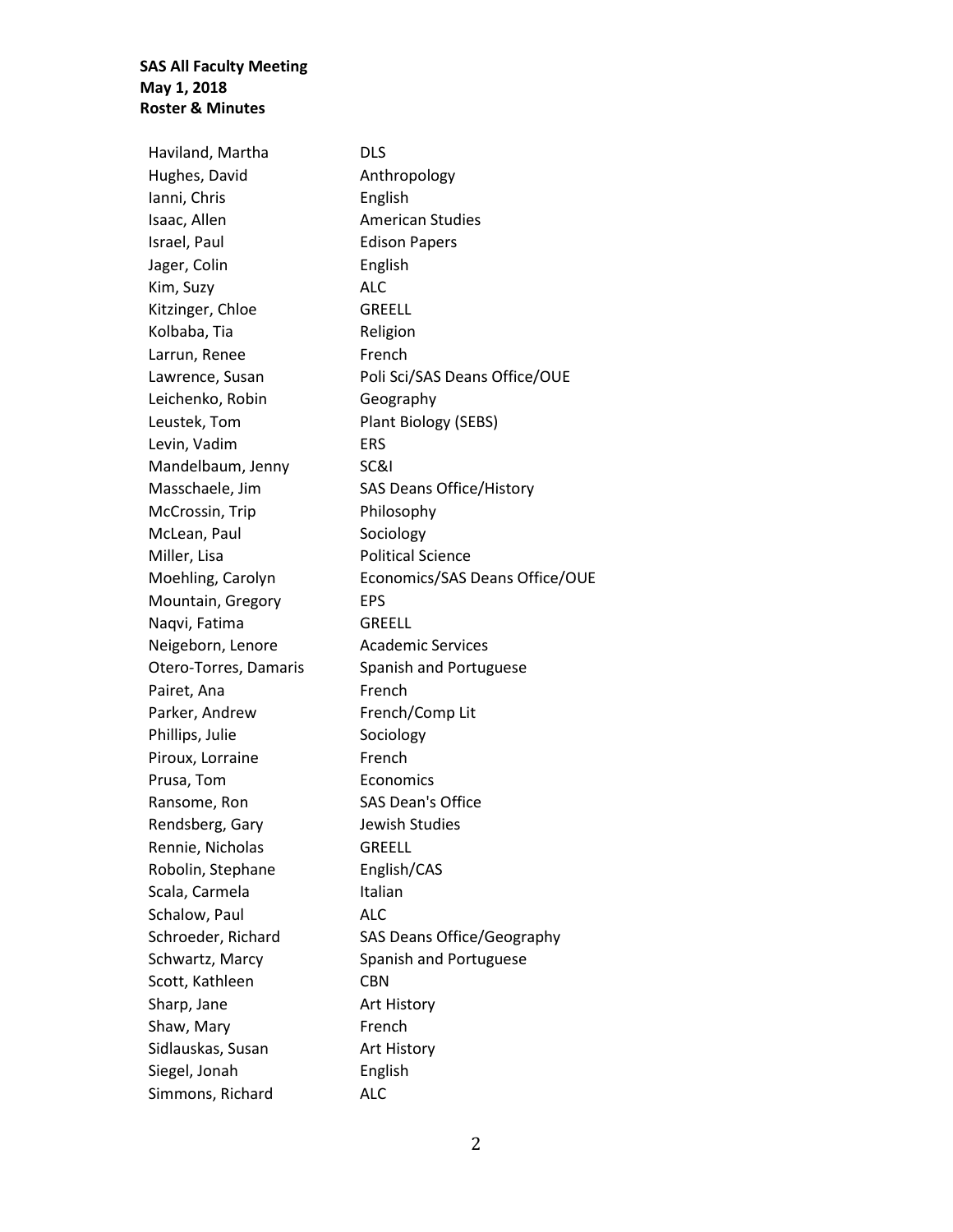| Smith, D. Randall    | Sociology                      |
|----------------------|--------------------------------|
| Sopher, Barry        | Economics                      |
| Spellmeyer, Kurt     | English                        |
| Stephens, Michelle   | SAS Dean's Office/English      |
| Stephens, Tom        | Spanish and Portuguese         |
| Stevens, Camilla     | Latino & Caribbean Studies/S&P |
| Stoerger, Sharon     | SC&I                           |
| Stromswold, Karin    | Psychology/Cog Sci             |
| Swenson, Jimmy       | French                         |
| Tamas, Jennifer      | French                         |
| Thomas, Simon        | <b>Mathematics</b>             |
| Tikoo-Schantz, Sonia | <b>EPS</b>                     |
| Trigg, Mary          | Women's and Gender Studies     |
| Van Buskirk, Emily   | Russian                        |
| Vettori, Alessandro  | Italian                        |
| Villalba, Celines    | Spanish and Portuguese         |
| Vroom, Danielle      | <b>SAS Dean's Office</b>       |
| Walker, Janet        | Comparative Literature         |
| Warmuth, Ray         | Chemistry                      |
| Weigert, Laura       | Art History                    |
| Welch, Rhiannon      | Italian                        |
| Wilder, David        | Psychology                     |
| Zimmerman, Dean      | Philosophy                     |
| Zipkin, Iris         | AAS                            |
|                      |                                |

#### **Minutes of the SAS and Affiliates Faculty Meeting, May 1, 2018**

1. Peter March called the meeting to order.

2. Acceptance of the agenda: motion raised, seconded, voted on and approved.

3. Acceptance of the minutes from the SAS Faculty Meeting of December 14, 2017. Text of minutes can be viewed at[: http://sas.rutgers.edu/for-faculty/25-faculty-a-staff/1611-sas-faculty](http://sas.rutgers.edu/for-faculty/25-faculty-a-staff/1611-sas-faculty-meeting-minutes)[meeting-minutes](http://sas.rutgers.edu/for-faculty/25-faculty-a-staff/1611-sas-faculty-meeting-minutes) Motion raised, seconded, voted on and approved.

4. Report from the Curriculum Committee – Dennis Bathory, Committee Chair During Spring 2018 the CC reviewed 14 hybrid and on-line courses. In addition, Art History has reviewed its courses and is retiring many. A change in the course code for sports management has been approved; Biochemistry is adding the stipulation that courses added to the major must be taken within 10 years (for returning students). The Chemistry Department is adding an option in Chemistry Education. Latino and Caribbean Studies is broadening its capstone option, Faculty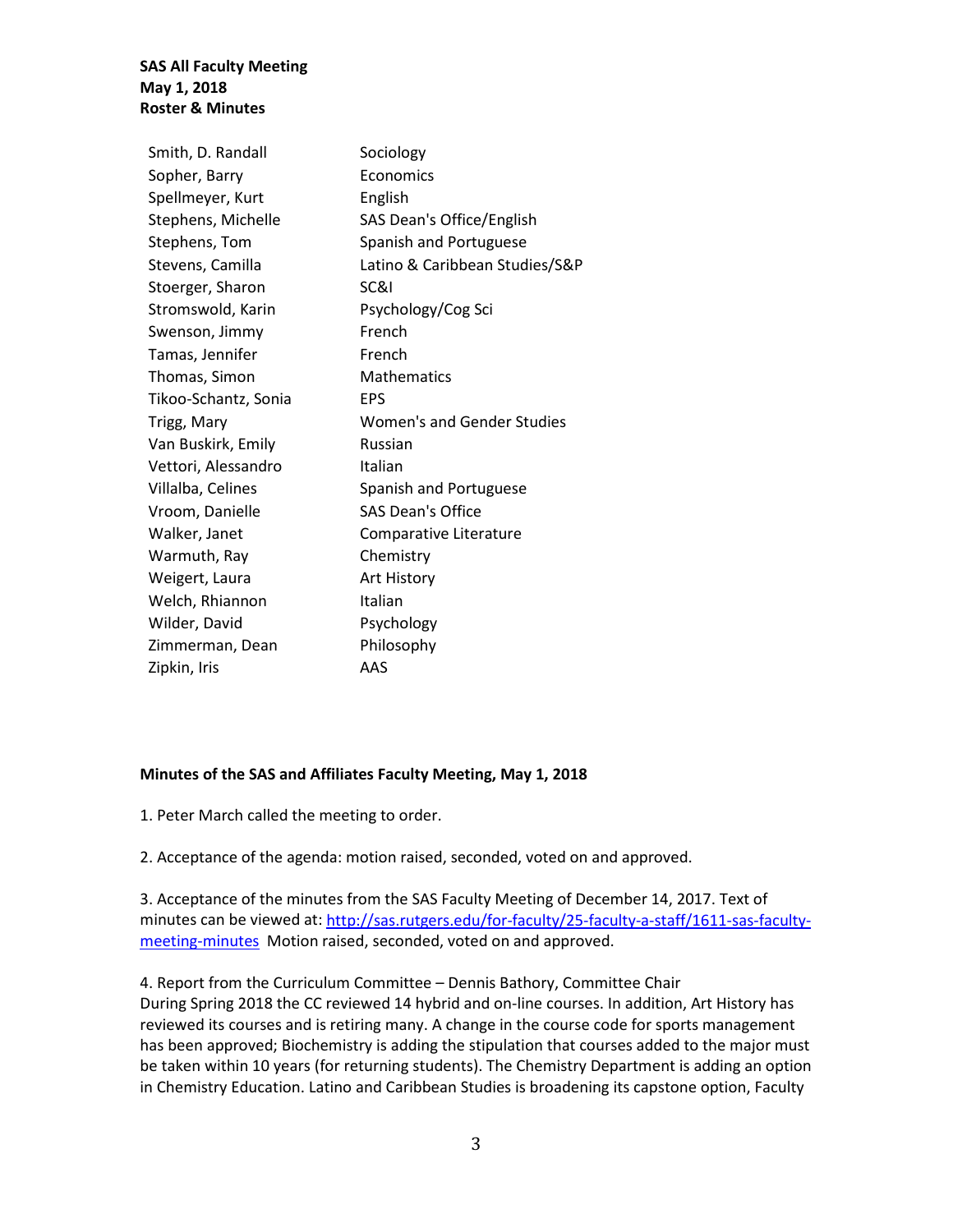had no questions; a motion was raised to approve the report of the CC, the motion was seconded, and passed. For further details see https://sasoue.rutgers.edu/sas-curriculum/archive-of-faculty-reports/2 uncategorised/170-may-1-2018

5. Report from the Core Requirements Committee – Kathleen Scott, Committee Chair During the Spring 2018 semester, the CRC reviewed 24 proposals for courses to be certified for the Core Curriculum. The CRC recommends that 19 be added to the Core: 5 courses were placed on hold, waiting to hear back from departments with revisions. The list of approved courses has been posted. Motion to approve the report was raised, seconded, passed. In addition CRC recommended that two new minors sponsored by the Bloustein School of Planning and Public Policy be approved: a new minor in public administration and management and a new minor in urban studies (to be open to SAS students). Motion raised to approve the report, seconded, voted on and approved. For the Report of the CRC see:

https://sasoue.rutgers.edu/docman-docs/curriculum/854-crc-report-to-the-spring-2018-facultymeeting/file

6. Core Evaluation Committee (CEC) Proposal to Revise the Core Curriculum – Carolyn Moehling, Associate Dean for Undergraduate Education and Kathleen Scott, Committee Chair Curriculum Committee and CRC reports have been posted on the SAS OUE website at: [http://sasoue.rutgers.edu/sas-curriculum/archive-of-faculty-reports/2-uncategorised/170-may-](http://sasoue.rutgers.edu/sas-curriculum/archive-of-faculty-reports/2-uncategorised/170-may-1-2018)[1-2018](http://sasoue.rutgers.edu/sas-curriculum/archive-of-faculty-reports/2-uncategorised/170-may-1-2018)

This proposal changes the student facing part of the Core; (in spring 2017 the faculty facing part of the core was changed). The proposal includes four elements:

- 1) It will modify the Contemporary Challenges section of the Core Curriculum to recognize issues of diversity and social justice. This will ensure that students will take at least one course dealing with these contemporary challenges during their academic career. Student and faculty committees took up the topic, reviewed other Big Ten universities: the purpose is to help students learn about our diverse world and why there are social inequalities. Faculty raised questions that included: why contemporary challenges and why only one course? Several reasons: students expressed concern about the complexity of scheduling at Rutgers; the more required courses there are, the more difficult it is to fit everything into their schedules.
- 2) It will eliminate the current Information and Technology Research (ITR) as a Core Curriculum requirement.

This has been a problematic requirement for some time. Little development of courses, a hodgepodge (public speaking to multivariate calculus). The goal of accessing and evaluating information is covered in the Writing in the Disciplines goal and in required "methods" or "research" courses in majors. Many students fill this requirement several times over by taking required courses (in majors and minors). The CRC does not anticipate that departments will experience significant decreases in demand if ITR is eliminated.

3) It will limit the number of goals for which a course may be certified: core courses will not be certified for goals in more than two student facing categories.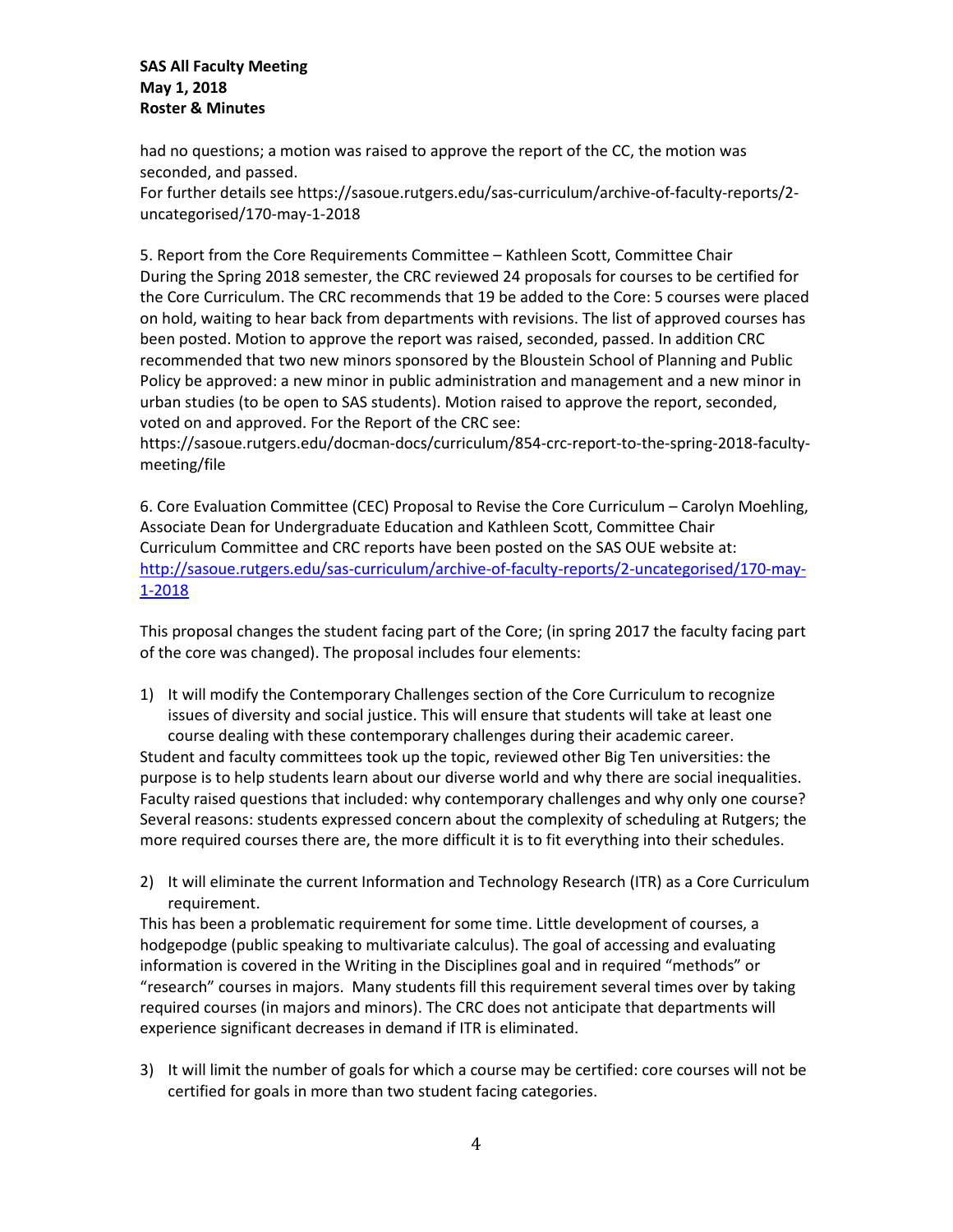The 20 learning goals currently included in the Core Curriculum are distributed in 7 categories, each of which requires students to take 1 to 3 courses that meet 1 or more of the goals in that category. Students try to take courses which meet goals in more than one category, and those courses that are certified for goals in three or more categories are particularly sought after. This revision will reduce the gaming of the system by students, and encourage course choice on other basis.

4) It will require that core courses be offered on a regular schedule: i.e., courses certified for the Core must be offered at least every other year.

This revision would allow students to plan their schedules in advance, both in their majors and in the Core. The CRC anticipates that the regular offering of courses will result in more stable enrollment numbers in departments and will better enable them to plan teaching loads.

Faculty then raised a number of questions and points of discussion, including a concern that historically grounded courses do not fit into the Contemporary Challenges category, and a question as to why the two goals under the Diversities and Social Inequalities area are listed together under Contemporary Challenges rather than listed separately. Carolyn Moehling stated that the challenges we face today have their origin in our past.

At last year's faculty meeting, the faculty decided that the goals as written allowed for historical courses to be included in the Contemporary Challenges category.

In terms of implementation, the changes proposed would go into effect for students entering in Fall 2019 (class of 2023). Continuing students would follow the current version of the Core, although they could switch to the new version on request. Faculty questions about implementation centered on what faculty should do that are currently teaching core courses (nothing at the moment); what will happen to courses that meet three goals now (they will now meet two); and whether courses will actually be eliminated if they are not taught every two years (there will be exceptions, but departments must communicate this to the CRC). A motion was then raised to vote on the report, which was seconded. The vote was one opposed, one abstention, and the rest in favor. The proposal passed. Peter March closed this portion of the meeting by acknowledging the complexity of the issue and the tremendous amount of work that the CRC has done.

7. Language Requirement Task Force Update – François Cornilliat, Chair Link to reports[: http://sas.rutgers.edu/for-faculty/25-faculty-a-staff/1611-sas](http://sas.rutgers.edu/for-faculty/25-faculty-a-staff/1611-sas) http://sas.rutgers.edu/documents/meetings-schedules-documents-and-minutes/facultymeeting-minutes/890-language-requirement-task-force-may-2018-resolution/file

Francois Cornilliat described and submitted a Resolution prepared by the Language Requirement Task Force that proposes that the Schools of Rutgers-NB authorize the development of one-credit language modules that would become part of a proposed language requirement if a language requirement is approved at a future date. Such one-credit modules have been proposed by the Task Force in order to: 1) promote the study of world languages; 2) foster awareness of the benefits and processes of second-language learning and multilingualism; and 3) encourage RU-NB students to activate and nurture their own linguistic heritage and competencies.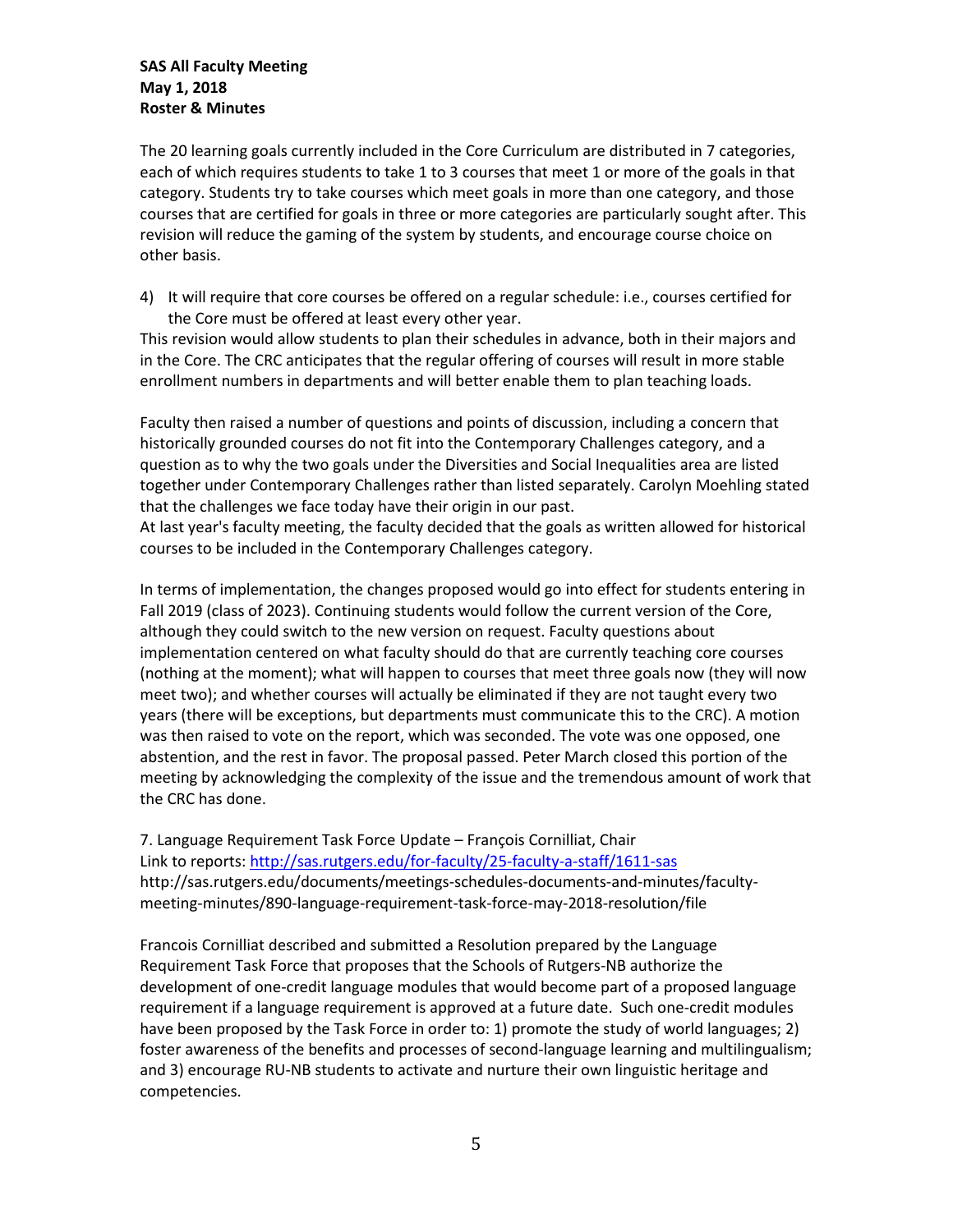He prefaced the vote by some retracing of the history of the initiative over the past year, and reviewing some of the issues that schools have been discussing. He noted that this is an innovative concept, designed to develop the presence of languages in connection with interdisciplinary links, and with our own students' abilities. The first part includes language activity for our students (1 credit): this includes language mentoring, students doing tutoring for credit; language exchanges—meaning conversations between students speaking different languages; language service—outreach to communities involving languages.

Francois then reviewed the resolution we will be voting upon. If approved, an advisory committee will be created to review and approve the courses and activities in question. The faculty of SAS, working with the School's leadership and language departments and programs, will dedicate two academic years to developing content to fulfill the future one-credit requirement.

One question from the faculty centered on assessment; Francois responded that protocol will be developed in terms of goals and assessment. Another asked whether there would be a clearinghouse of information to utilize in creating these one-credit requirements. The Language Center will serve this function. Humanities Dean Michelle Stephens and Social Sciences Dean Rick Shroeder stated their support. Peter March called for a vote on the resolution: it was unanimous in favor.

8. Interim Report of Staff Realignment Committee—Simon Thomas, Chair The final report is not yet completed. At a January 2018 meeting, it was decided to invite colleagues—faculty, staff, and SAS administrators—to speak to the committee. The committee has spoken with area deans, human resources representatives, as well as contract offices of NSF, and chairs of various departments in the CIC. The committee is still working on their recommendations and findings. They hope to have the final report completed by the end of the month, and will pass it on to Peter March, who will make it available to all SAS faculty.

9. Request to Provide Information about Contract Negotiations—Carlos DeCena and David Hughes

David Hughes provided background about the current contract negotiations of Rutgers AAUP-AFT. He noted that all contracts will lapse on June  $30<sup>th</sup>$ . He described the decrease in tenuretrack faculty members that has occurred over time at Rutgers, along with an increase in students, and dramatic growth in the number of part-time lecturers. The union is asking the university to add 90 new faculty lines over three years. The union is also fighting for more funding for graduate students, including five year funding packages, and six year funding packages for graduates of EOF—who are mostly students of color. The union wants to increase the pipeline for these students.

Carlos DeCena spoke about the need to address diversity and equity. He noted that in the negotiation and collective bargaining process that "bread and butter issues" are issues of equity. Presenting a race and gender equity argument is part and process of what we call bargaining for